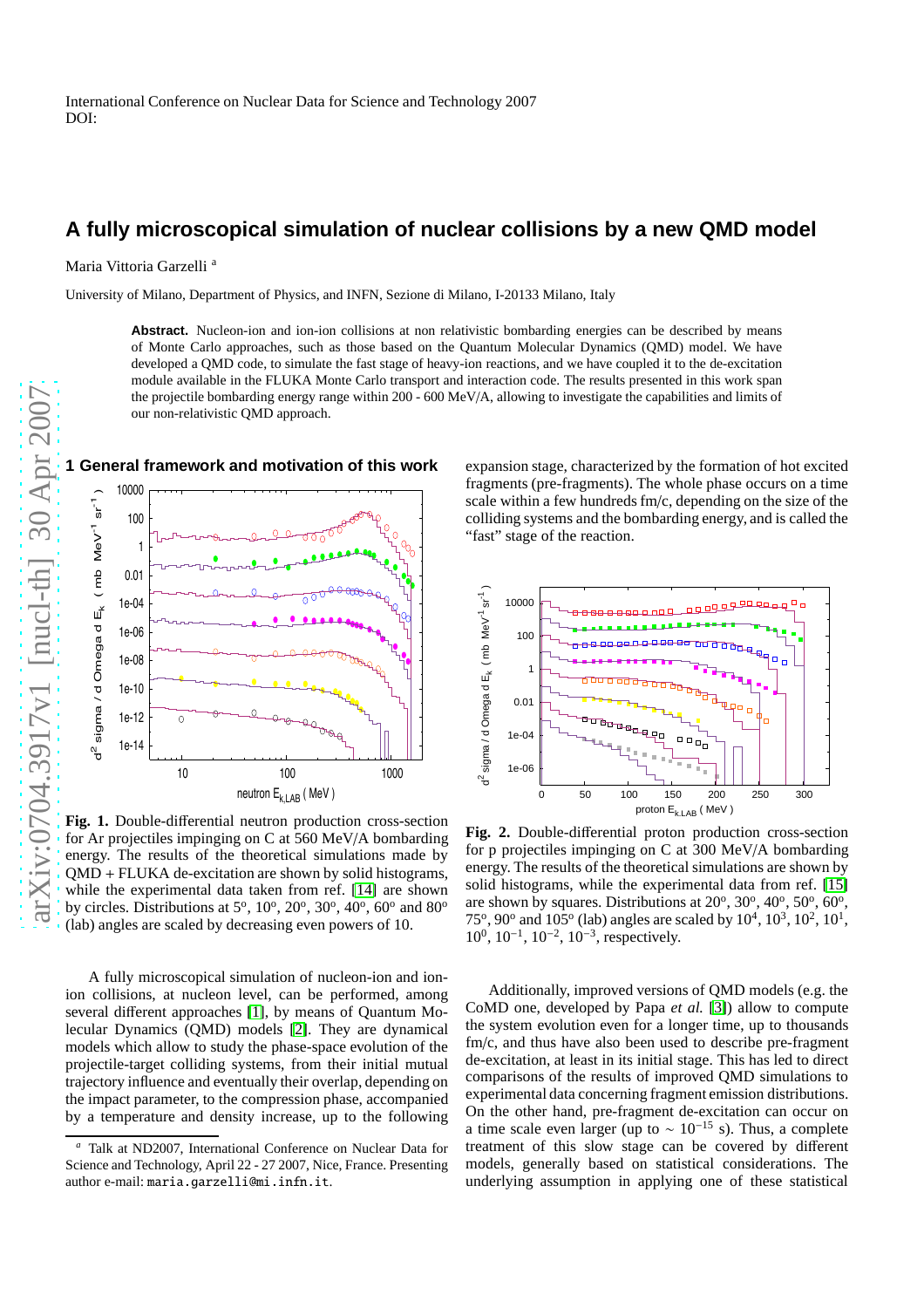

<span id="page-1-1"></span>**Fig. 3.** The same as fig. [2](#page-0-0) for p impinging on C at 392 MeV. Distributions at 20<sup>o</sup>, 25<sup>o</sup>, 40<sup>o</sup>, 50<sup>o</sup>, 75<sup>o</sup>, 90<sup>o</sup> and 105<sup>o</sup> (lab) angles are scaled by  $10^3$ ,  $10^2$ ,  $10^1$ ,  $10^0$ ,  $10^{-1}$ ,  $10^{-2}$ ,  $10^{-3}$ , respectively.

models to nuclear systems is that they are thermalized. While at the lowest energies the colliding ions stay close to each other for a time long enough for thermalization to occur, to define a temperature for the whole system at higher energies (several tens MeV/A) can be very problematic, since the expansion phase can begin before a global thermalization process is completed. Anyway, in the last case, at advanced time in the expansion stage pre-fragments are well separated and each of them is supposed to be thermalized. Whereas theoretical models allow to compute an excitation energy for each pre-fragment, from the experimental point of view the problem of the determination of hot fragment temperatures is still open. On the other hand, planned applications (such as hadrontherapy and space radioprotection) need models and tools to calculate doses to human bodies and equipment, due to radiation exposure. In particular, reliable calculations of physical doses require an accurate description of nuclear interactions. Nuclear reaction models used for predictions in these applications, should be capable of reproducing available experimental data concerning particle and fragment emission.

This paper presents the results of simulations performed with a newly developed QMD code, coupled to the deexcitation module available in one of the most widely used Monte Carlo transport and interaction codes, the FLUKA code [\[4,](#page-3-3)[5\]](#page-3-4). In particular, FLUKA includes algorithms allowing to compute evaporation, fission, fragmentation and Fermi break-up (for light nuclei) followed by  $\gamma$  emission, for whichever excited pre-fragment. Those algorithms are part of the FLUKA general hadron-nucleus (and leptonnucleus) interaction model called PEANUT (PreEquilibrium Approach to NUclear Thermalization) [\[6\]](#page-3-5). For further information, the interested reader can check also refs. [\[7](#page-3-6)[,8,](#page-3-7)[9](#page-3-8)[,10\]](#page-3-9) and the FLUKA website *http:*//*[www.fluka.org](http://www.fluka.org)*. The excited prefragments computed by the QMD model at the end of the fast stage are then passed through these algorithms for the final de-excitation and fragment generation.



<span id="page-1-0"></span>**Fig. 4.** Charged projectile-like fragment production crosssections for Si ions impinging on C at 266 and 344 MeV/A bombarding energies, respectively in the upper and in the lower panel: theoretical predictions are compared to experimental data from ref. [\[16\]](#page-4-2). Detector acceptance has been included in the theoretical simulations.

### **2 Comparisons with experimental data**

### **2.1 Neutron emission**

As far as neutron emission is concerned, performances of the model in predicting double-differential neutron production cross-sections in the projectile energy range from several tens MeV/A up to  $\sim$  400 MeV/A have already been shown in refs. [\[11,](#page-3-10)[12](#page-4-3)[,13\]](#page-4-4). The QMD we have developed so far includes non-relativistic potentials, thus it is expected to work at energies up to a few hundreds MeV/A, limited also by the inability to deal with pion production and reinteraction. In the effort of better understanding up to which energies it can be reasonably applied, and which modifications have to be included to improve it, a few simulations at energies above ∼ 500 MeV/A have also been performed. As an example, the neutron doubledifferential production cross section for  $Ar + C$  at 560 MeV/A bombarding energy is shown in fig. [1.](#page-0-1) The experimental data taken from ref. [\[14\]](#page-4-0) are plotted together with the theoretical curves. It is apparent that, as far as forward emission angles are concerned  $(5 - 10^{\circ})$ , the model underestimates neutron emission tails from ∼ 800 MeV/A up to the highest energies. On the other hand, at  $> 20^{\circ}$  emission angles, the agreement of the theoretical results with the experimental data is quite encouraging, and at angles  $\geq 40^{\circ}$  the neutron tails are nicely reproduced.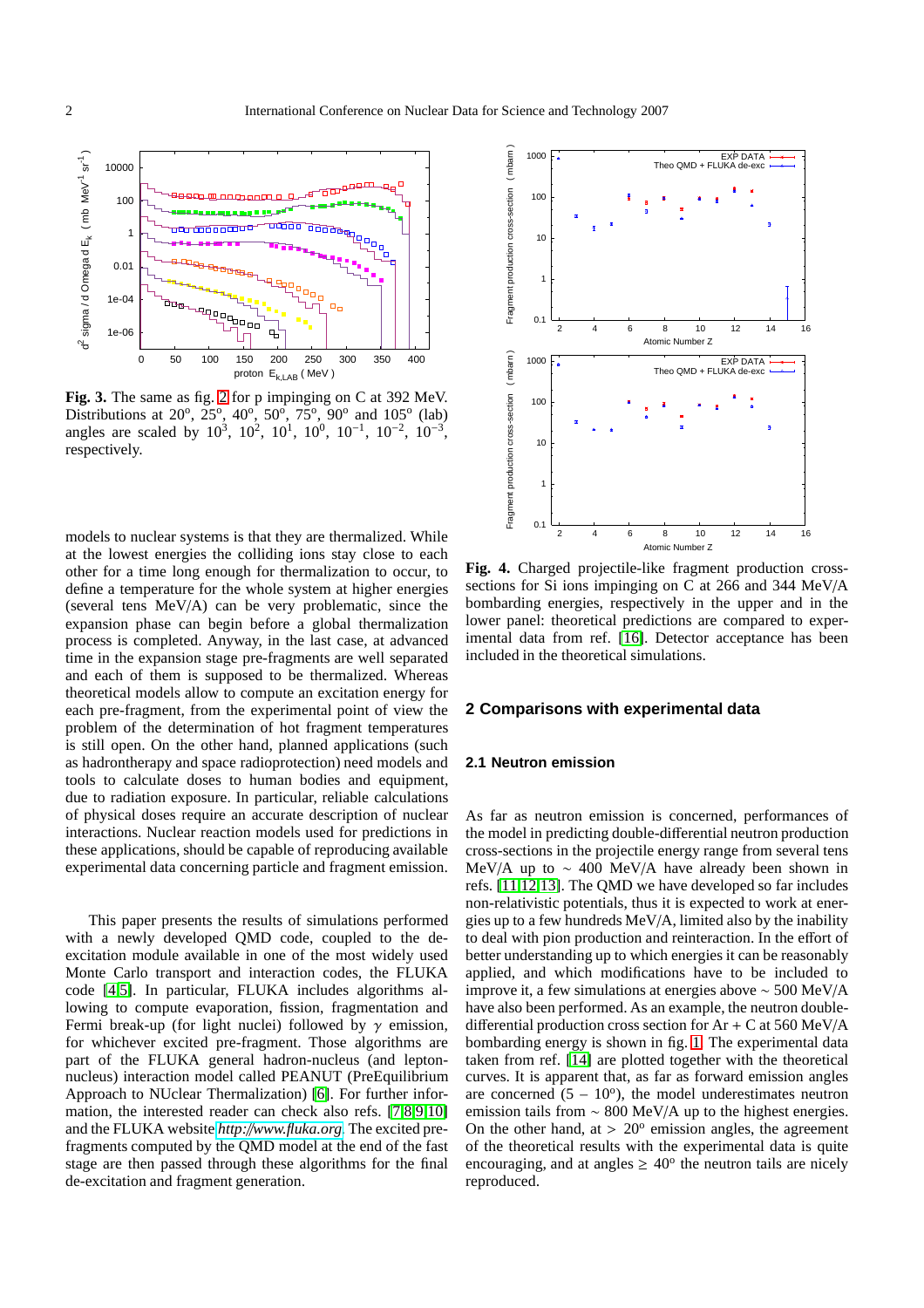

<span id="page-2-0"></span>**Fig. 5.** The same as fig [4](#page-1-0) for Si ions impinging on Cu at 274, 344 and 545 MeV/A bombarding energies, respectively in the upper, intermediate and lower panel.

# **2.2 Proton emission**

While systematic data concerning neutron emission in heavyion collisions exist, as far as proton emission in ion-ion collisions is concerned, less data are available in literature. We thus start considering nucleon induced reactions, for which many more data concerning proton emission exist. Indication of the performances of our code in reproducing the experimental data presented by [\[15\]](#page-4-1) is shown in fig. [2](#page-0-0) and [3](#page-1-1) for  $p + C$ at 300 and 392 MeV bombarding energies, respectively. The linear scale on the energy axis allows to better appreciate the position of the broad emission peaks. With the exception of the quasi-elastic peak, the general agreement is quite good as far as forward emission angles are concerned, while the neutron tails at larger angles are underestimated, especially at the highest energies. The slight departure from smoothness of some of the lines obtained by simulation is not due to statistics. It is instead an artifact introduced by the fact that quite a few QMD ion initial states have been used to perform



<span id="page-2-1"></span>**Fig. 6.** The same as figs [4](#page-1-0) and [5](#page-2-0) for Si ions impinging on Pb at 274, 364 and 540 MeV/A bombarding energies, respectively in the upper, intermediate and lower panel.

these simulations, where projectiles are single protons. In fact, only seven <sup>12</sup>C initial states have been used to obtain these figures. As a general result, when nucleon - ion or light ion light ion simulations are performed, better results are obtained considering a larger number of QMD initial states.

#### **2.3 Projectile-like fragment emission**

As far as fragment emission is concerned, a few results obtained by our QMD coupled to FLUKA de-excitation have already been presented in refs. [\[12,](#page-4-3)[13\]](#page-4-4).

In the present paper, the focus is given to the case of projectile-like fragments produced by Si ions impinging on targets made of C, Cu and Pb. Systematic studies of Si fragmentation on targets of light, intermediate and heavy composition have been carried out in the last few years at the HIMAC in Chiba, and at the BNL AGS. The results of these experiments were recently published [\[16\]](#page-4-2). Comparisons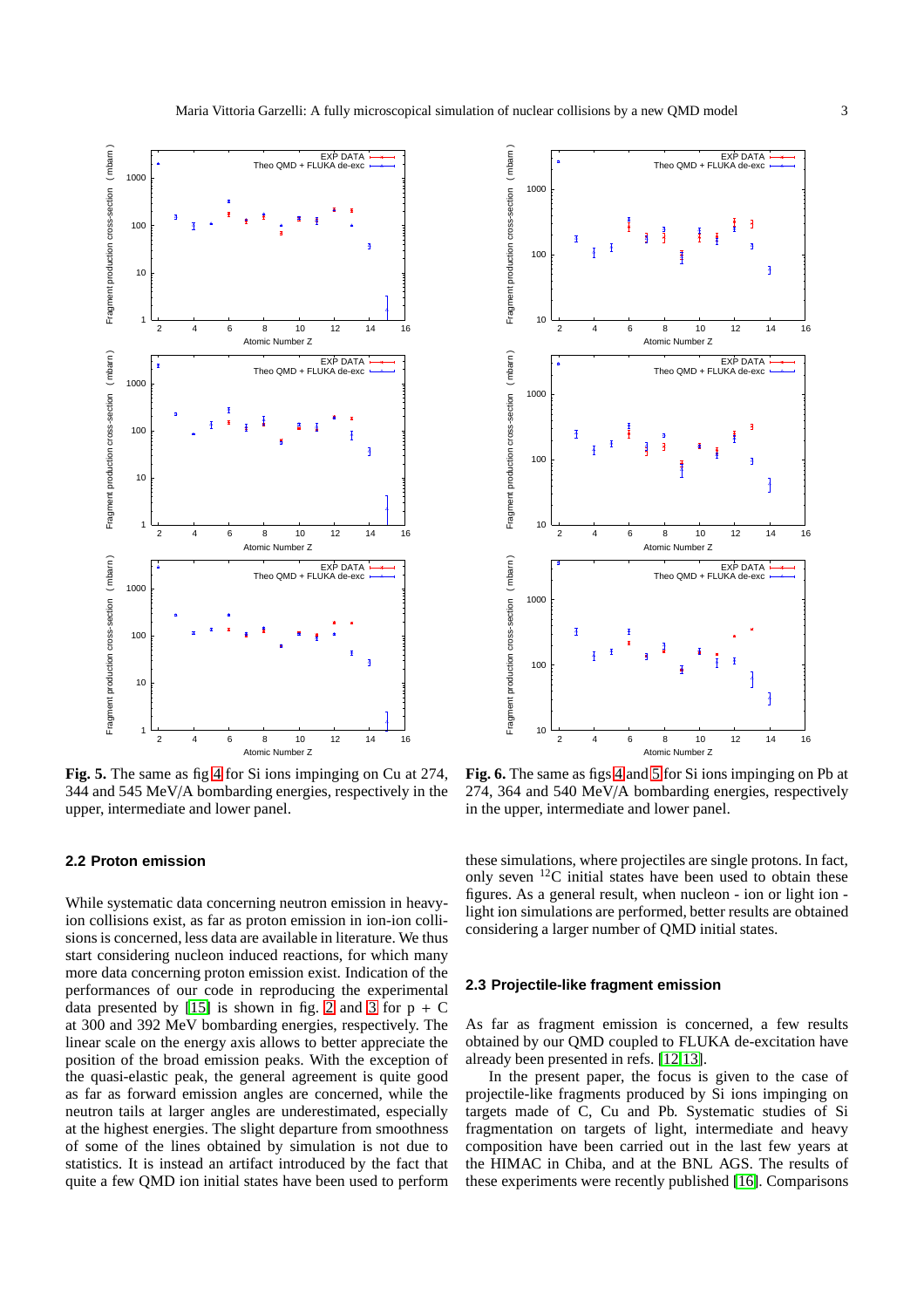

<span id="page-3-11"></span>**Fig. 7.** Scatterplot of fragment production cross-sections predicted by QMD + FLUKA de-excitation (vertical axis) vs. measured cross-sections (horizontal axis) for Si ions impinging on Pb at 274 (crosses), 364 (squares) and 540 (circles) MeV/A bombarding enegies. The errorbars on the theoretical results are statistical only. The two lines respectively above and below the diagonal correspond to deviations of the modelled results from the experimental ones by  $\pm$  33 %. The largest discrepancies are seen for the  $Z = 13$  fragment production cross-sections.

with the predictions of our model, as far as projectile-like fragment production cross-sections are concerned, are under way. A few results, for the lowest energies cases, are plotted in figs. [4,](#page-1-0) [5,](#page-2-0) [6.](#page-2-1) Detector acceptance was taken into account in performing our simulations by means of cuts in energy and angle, which allow to select only projectile-like fragments escaping the target within a few degrees around forward direction, according to the angular acceptances given in [\[16\]](#page-4-2). Due to the features of the detectors used in these experiments, data are available for fragments with charge  $Z = 6 - 13$  only. For lower charges ( $Z \le 5$ ), it was very difficult to disentangle the peaks corresponding to the separate contribution of each fragment species to the energy released in the Si detectors used. Sometime, also the broad peaks corresponding to the  $Z = 6, 7$  charges were determined with some uncertainties, especially at the lowest energies. Anyway, the authors of ref. [\[16\]](#page-4-2) observe that their largest uncertainties concern the determination of the  $Z = 13$  fragment production crosssections, due to superposition effects with the high-energy tails of primary ions that cross the targets without interacting, which have to be cut. These uncertainties are more important at lower energies, due to the use of thin targets to avoid significant energy losses of projectiles, which would lead to misleading reaction cross-sections.

In all cases discussed in the present paper, the theoretical model systematically underestimates the  $Z = 13$  crosssections, while for Cu and Pb targets it overestimates the  $Z = 6$  production cross-sections. The best agreement with the experimental data is instead observed for fragments with  $Z = 10$ , 11, and for fragments with  $Z = 12$  at energies below 400 MeV/A. At higher energies, an underestimation of the  $Z = 12$  fragment abundances occurs as well. This could be an indication that the QMD developed so far gives more reliable results when used in the study of central collisions, while it is more difficult to apply it to the study of stripping reactions, where only one or two nucleons of the projectile ion interact with the target. Furthermore, the authors of ref. [\[16\]](#page-4-2) suggest the hyphotesis that electromagnetic dissociation can contribute to the  $Z = 12$ , 13 fragment production cross-sections at high energy for the heaviest targets. At present, we have not tested this hypothesis yet. Finally, as far as Fluorine fragments  $(Z = 9)$  are concerned, in all cases the theoretical model confirms their suppression, at least from a qualitative point of view, with respect to the abundance of the other species close in charge, as observed in the experiment.

To obtain a global overview of the deviations of the predictions of our theoretical model from the experiments, the results can be summarized in scatterplots, such as the one shown in fig [7](#page-3-11) for the  $Si + Pb$  case, including data at different energies for fragments with  $Z = 6 - 13$ . With the exception of the cases of the heaviest (and lightest) charged fragments already discussed, the figure does not show particular systematics. For the heavy target considered, it is apparent that the discrepancies between the model predictions and the experimental data do not exceed ∼ 30 - 35% in most cases. Theoretical fragmentation models based on QMD codes provide, in general, more reliable predictions in case of intermediate and heavy mass targets than in case of lighter ones.

Collaboration with F. Ballarini, G. Battistoni, F. Cerutti, A. Fassò, A. Ferrari, E. Gadioli, A. Ottolenghi, L.S. Pinsky, J. Ranft and P.R. Sala is acknowledeged. This work was supported by the University of Milano.

## **References**

- <span id="page-3-1"></span><span id="page-3-0"></span>1. A. Boudard, invited talk at ND2007, Nice, France, April 22 - 27 2007.
- <span id="page-3-2"></span>2. J. Aichelin, Phys. Rep. **202**, (1991) 233 - 360.
- 3. M. Papa, T. Maruyama and A. Bonasera, Phys. Rev. C **64**, (2002)  $024612 - 1,6$
- <span id="page-3-3"></span>4. A. Fassò, A. Ferrari, S. Roesler et al., Proc. Computing in High Energy and Nuclear Physics 2003 Conference (CHEP2003), La Jolla, CA, USA, March 24 - 28, 2003, (paper MOMT005) eConf C0303241, (2003) hep-ph/[0306267.](http://it.arXiv.org/abs/hep-ph/0306267)
- <span id="page-3-4"></span>5. A. Fassò, A. Ferrari, J. Ranft and P.R. Sala, CERN Yellow Report 2005 - 10, INFN/TC 05/11, (2005) 1 - 387.
- <span id="page-3-5"></span>6. A. Ferrari and P.R. Sala, Proc. Workshop on Nuclear Reaction Data and Nuclear Reactors Physics, Design and Safety, Trieste, Italy, April 1996, A. Gandini and G. Reffo eds., (1998) 2 - 424.
- <span id="page-3-6"></span>7. F. Ballarini, G. Battistoni, F. Cerutti *et al.*, talk presented at ND2004, Santa Fe, NM, US, September 26 - October 1 2004, AIP Conference Proc. **769**, (2005) 1197 - 1202.
- <span id="page-3-7"></span>8. G. Battistoni, F. Cerutti, R. Engel *et al.*, Proc. 11<sup>th</sup> International Conference on Nuclear Reaction Mechanisms, Varenna, Italy, June 12 - 16 2006, E. Gadioli edt., Ricerca Scientifica ed Educazione Permanente Suppl. **126**, Univ. Milano, (2006) 483 - 495.
- <span id="page-3-8"></span>9. A. Ferrari, P.R. Sala, J. Ranft and S. Roesler, Z. Phys. C **71**, (1996) 75 - 86.
- <span id="page-3-9"></span>10. A. Ferrari, P.R. Sala, J. Ranft and S. Roesler, Z. Phys. C **70**, (1996) 413 - 426.
- <span id="page-3-10"></span>11. M.V. Garzelli, F. Ballarini, G. Battistoni et al., Proc. 11<sup>th</sup> International Conference on Nuclear Reaction Mechanisms, Varenna, Italy, June 12 - 16 2006, E. Gadioli edt., Ricerca Scientifica ed Educazione Permanente Suppl. **126** Univ. Milano, (2006) 515 - 524, nucl-th/[0610018.](http://it.arXiv.org/abs/nucl-th/0610018)